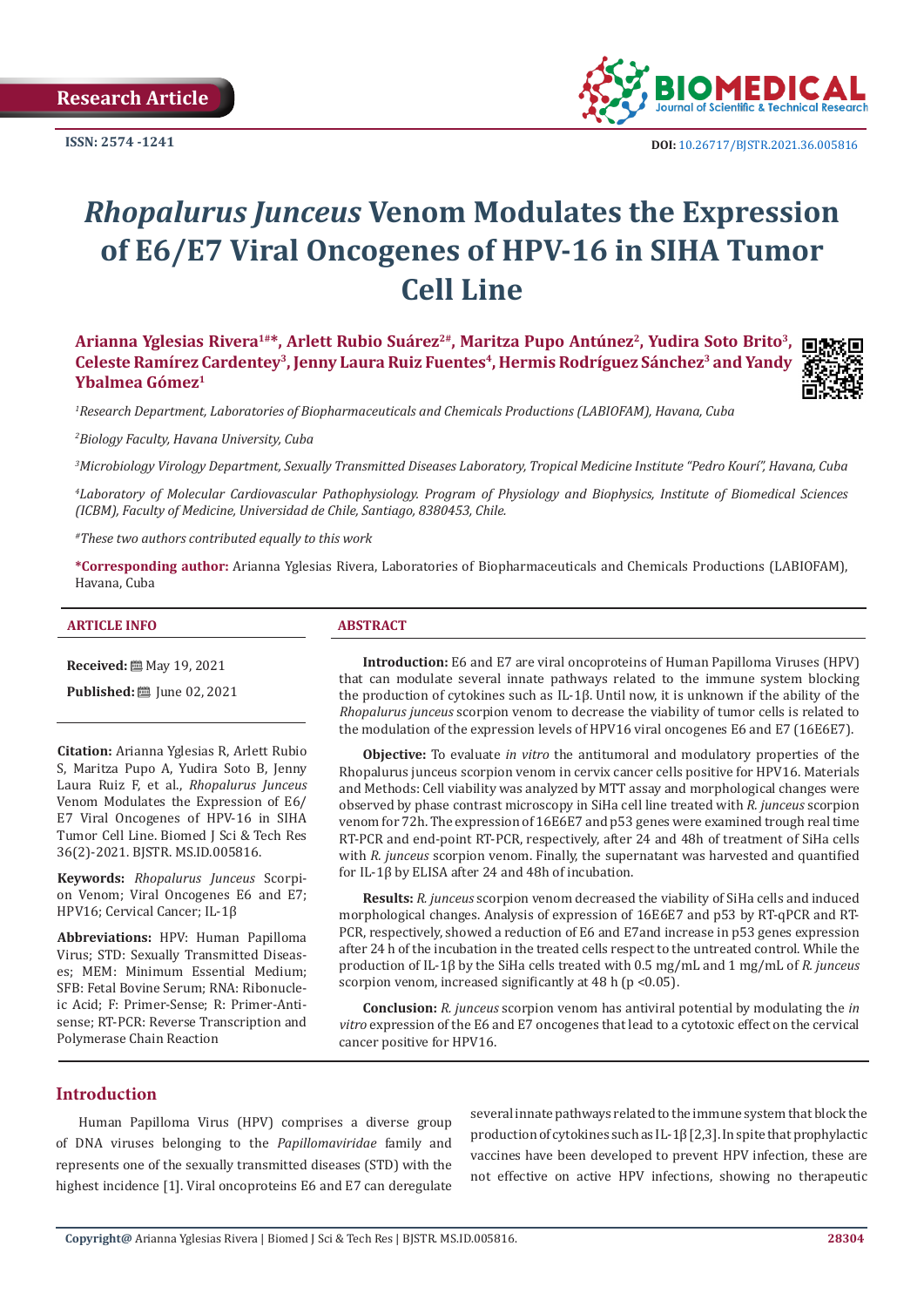effect [4]. In women, cervical-uterine cancer is the second most frequent in underdeveloped countries, while worldwide it is the fourth in incidence and mortality [5]. This fact is highly linked to persistent infections with HPV genotype 16 (HPV16) [6]. Tumor cells often show high expression of E6 and E7 and in many cases with integration of viral DNA into the host cell genome [7]. The E6 viral oncoprotein of HPV16 promotes the degradation of the tumor suppressor gene p53, which prevents the induction of cell cycle arrest and apoptosis of cervical-uterine tumor cells [8]. The conventional antineoplastic treatments used are not applicable in all cases and produce undesirable side effects [9]. Natural products have been identified as promising sources of drugs for cancer treatment and prevention [10]. For example, curcumin, witaferin A, and epigallocatecin-3-gallate are cytotoxic for cervical cancer cells positive for HPV and negatively modulate the expression of one or both viral oncoproteins (E6 and E7), resulting in the loss of the transforming phenotype and the inhibition of cell growth [11,12].

The *Rhopalurus junceus* scorpion (*R. junceus*) is an endemic species from Cuba that belongs to the *Buthidae* family. *In vitro* studies have shown that it exerts a selective cytotoxic effect on cancer cell lines of epithelial origin without affecting normal cells [13]. The antineoplastic effect of this scorpion venom includes the induction of apoptosis, which was observed in the cervical cell line HeLa positive for HPV18 [13] and in the metastatic breast cancer cell line MDA-MB-231 [14]. However, it is unknown whether the ability of the venom *R. junceus* to decrease the viability of cervicaluterine tumor cells is related to the modulation of the expression levels of HPV16 viral oncogenes E6 and E7 and IL-1β.

### **Methods**

# **Venom Source**

Female and male adults *Rhopalurus junceus* scorpions, collected in Isla de la Juventud special municipality from Cuba were kept in captivity for at least 1 month before venom extraction by electrical stimulation. Scorpions were maintained under bioterium conditions in individual plastic containers at 23 ±1°C temperature,  $60 \pm 10$  % relative humidity and 12:12hr light-dark cycle in laboratories belonging to Laboratories of Biopharmaceuticals and Chemicals Productions (LABIOFAM). The obtaining, bioterium condition, management of scorpion colonies, and collection of venom have been approved by the Ministry of Science, Technology and Environment of Cuba (CITMA 20/2016). Venom was dissolved in distilled water and centrifuged at 1650 g for 15min. The supernatant was filtered by using a 0.2μm syringe filter and stored at -20 °C until used. The protein concentration was calculated by the Lowry modified method [15].

## **Cell Line and Culture**

SiHa (cervix squamous cell carcinoma grade II ATCC HTB-35™) cell line was maintained in minimum essential medium (MEM), supplemented with 2mM of glutamine and non-essential amino acids, 10% of fetal bovine serum (SFB) and penicillin-streptomycin 100UI/mL -100µg/mL. The cells were grown in a humidified atmosphere, 5% CO<sub>2</sub> at 37 <sup>o</sup>C.

#### **Isolation and Quantification of Total RNA**

The SiHa cell line  $(1x10^5 \text{ cells/mL})$  was grown in flat-bottom 24-well cell culture plates and incubated for 24h and 48h with 0.25mg/mL, 0.5mg/mL and 1mg/mL of *R. junceus* scorpion venom diluted in culture medium. At the end of each incubation period, the culture supernatant from each well was collected (three replicates of each treatment were mixed) and 140μL were taken from each sample and to perform automatic RNA extraction using the commercial Qiamp viral RNA kit (Qiagen) using the Qiacube equipment (Qiagen) following the manufacturer's instructions. The concentration of total ribonucleic acid (RNA) in the samples was determined using a Biophotometer (Eppendorf, Germany).

#### **RT-qPCR Analysis of E6 and E7 Genes from VPH-16**

The commercial QuantiFast Multiplex RT-PCR kit (QIAGEN, USA) was used for the analysis. The reaction mix (for 10 reactions) contained 12.5μL of 2X QuantiFast Multiplex RT-PCR Master Mix (HotStarTaq Plus DNA polymerase, QuantiFast Multiplex RT-PCR buffer, and dNTP mix (dATP, dCTP, dGTP, and dTTP)),  $10 \mu L$ of a 20X primer-probe solution (0.4µM primer-sense (F), 0.4µM primer-antisense (R), 0.2µM probe), 2.5µL of QuantiFast RT Mix and 13μL of RNAse-free water. Each reaction included 15µL of this mixture and 5µL of RNA. After that, it's were each reaction tube was centrifuged at 55 g for a few seconds in a refrigerated centrifuge (Eppendorf, Germany) and placed in the thermal cycler (LightCycler 1.5 Roche, USA). Amplification was carried out in 45 cycles, with an initial cycle of reverse-transcription of 20 min at 50 °C followed by a PCR activation step of 5min at 95 °C and then 45 cycles with the denaturation steps of 15 s at 95 °C, hybridization and extension of 30 s at 60 °C. The sequences of the primers used were for HPV16 F: 5'-GAA CCG AAA CCG GTT AGT ATA A-3 'and for HPV16 R: 5'-ATG TAT AGT TGT TTG CAG CTC TGT-3'. The sequence of the 128 bp probe was 5'-Fam-CAT TTT ATG CAC CAA AAG AGA ACT GCA ATG TTT C-BHQ1-3 'at 40nM . The sequence of the βglobin (bG) gene, which was used as a constitutive expression control, was bG F: 5´-ACA CAA CTG TGT TCA CTA GC-3´ and for bG R: 5´-CAA CTT CAT CCA CGT TCA CC-3´. The sequence of the 5 'Y.Y.-TCA AAC AGA CAC CAT GGT GCA TCT GAC TCC -BHQ1 3' probe of 40nM and 110 bp. The delta delta Ct (∆∆ Ct, Ct: cycle threshold) was calculated to determine the relative expression levels of HPV-16 E6 and E7. ∆∆ Ct =  $\Delta$  Ct (sample) -  $\Delta$  Ct (control: untreated) with  $\Delta$  Ct (sample) = Ct value of E6 and E7 for the sample (treatment with *R. junceus* scorpion venom) - Ct value with the βglobin gene for the sample and ∆ Ct (control) = Ct value of E6 and E7 for the control- Ct value with the β-globin gene for the control. Also, the number of times that the relative expression levels of HPV-16 E6 and E7 decreased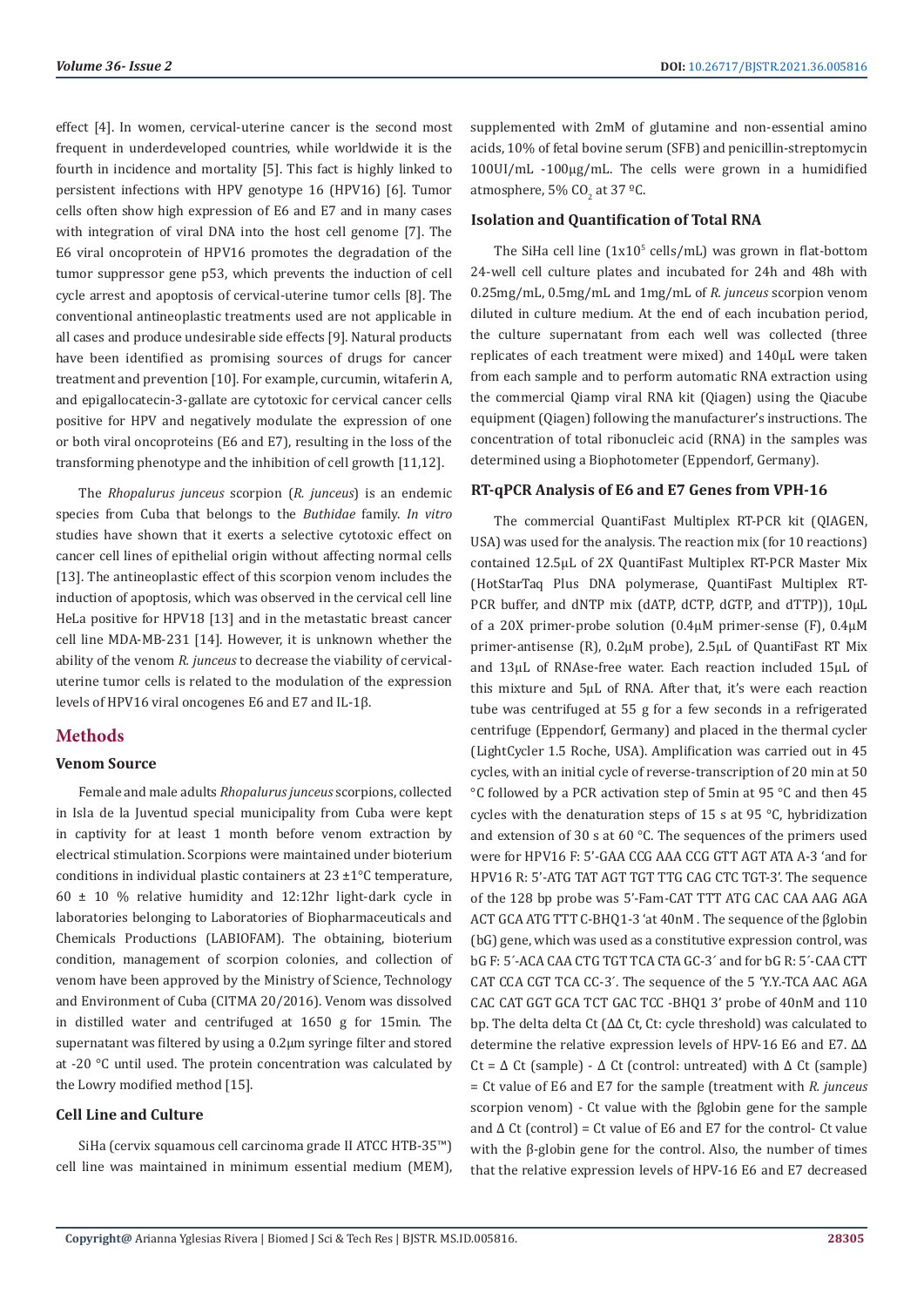for each of the evaluated concentrations of venom regarding to the control was calculated, using the following formula: 2<sup>-∆∆Ct</sup> (control) between 2 -∆∆Ct (*R. junceus*).

#### **RT-PCR Analysis of p53 Gene Expression**

Reverse transcription and Polymerase Chain Reaction (RT-PCR) were performed in a single step using the commercial OneStep RT-PCR kit (Quiagen Inc. Germany). A concentration of 100 ng of total RNA was used for each treatment. PCR amplification was carried out in a Ther-mal cycler (AUXILAB, Spain). β-actin gene amplification was performed as an internal control gene. The primer sequence for RT-PCR was 5´-CCTTCCTGGGCATGGAGTCCTG-3´ and 5´-GGAGCAATGATCTTGATCTTC-3´ for β-actin, 5´-GGGTTAGTTTA-CAATCAGCCACATT-3´ and 5´-GGCCTTGAAGTTAGAGAAAATTCA-3´ for p53. The initial step of reverse transcription was carried out at 30min at 50 °C, while the initiation step of the PCR at 95 °C for 15 min. PCR conditions were 40 cycles at 94 °C for 60sec, at 60 °C for 60sec at 72 °C for 1min. Amplified PCR products were subjected to electrophoresis at 70V in 1.5% (w/v) agarose gel for 90min. The gels were examined and the intensity of each band was measured by using ImageJ 1.46 software.

# *In Vitro* **Cell Viability Assay (MTT Assay)**

The effect of scorpion venom on cell viability was determined by the MTT assay (Mosmann, 1983). SiHa cells (1x104/well) were plated in 50μl of medium/well in 96-well culture plates (Costar Corning, Rochester, NY) and incubated overnight in a humidified atmosphere of 5% (v/v) CO<sub>2</sub> at 37 °C to recovery and cell adhesion in a humidified atmosphere of 5% (v/v) CO<sub>2</sub> at 37 °C. After incubation, 50μl of different scorpion venom amounts dissolved in medium were added at final concentration of venom at 0.0625, 0.125, 0.25, 0.5 and 1mg/mL in each well. Cells with culture medium and without scorpion venom were used as untreated control. Five wells were included in each concentration. After treat-ment for 72h, 10μl of 5mg/mL of sterile MTT was added per well and cultivated for another 3h. The supernatant was carefully removed, 150μl DMSO was added per well and incubated for 15min at 37 °C. The absorbance was measured with a microplate reader (ELISA MRX Revelation Dynex Technologies 560nm with 630nm as reference). Absorbance from untreated cells was considered as 100% of growth and used for viability calculation. The effect of scorpion venom on the viability for human cell lines panel was expressed as the % viability, using the formula: %viability=  $A_{560-630nm}$  of treated cells/ A560-630nm of control cells x 100%. The IC50 values (venom concentration that causes 50% reduction of cell) from cancer cells were determined. The experiments were performed three times.

# **Phase Contrast Microscopy**

The cells were washed with PBS after 72h of treatment. Morphological changes in culture were then observed under microscope IX-71 (Olympus Corporation, Tokyo, Japan). Images were captured using the camera DP-72 (Olympus Corporation, Tokyo, Japan) and 10X objectives.

#### **Determination of IL-1β Levels in the Culture Supernatant**

The supernatants of the SiHa cells treated for 24 and 48 hours with 0.25, 0.5 and 1mg/mL of *R. junceus* scorpion venom were collected and the presence of the cytokine IL-1β (Catalog number: 559603) was determined using a commercial ELISA kit (BD OptEIA ; BD Biosciences, San Diego, CA, USA) according to manufacturer's recommendations. Two independent experiments were performed with three replicates each.

#### **Statistical Analysis**

Results are presented as the mean ± standard error media (SEM). The  $IC_{50}$  values were determined by interpolation of tendency line from linear regression curve. Statistical analysis was performed by Kruskall Wallis, post-test: Dunn, using GraphPad Prism version 5.01 for Windows, (GraphPad Software, San Diego California, USA). Significant differences were considered for p<0.05.

# **Results**

Treatment of SiHa cells with *R. junceus* scorpion venom during 72h induced significant differences with respect to the control for concentrations of  $0.5$ mg/mL (p < 0.05) and  $1$ mg/mL (p < 0.001) (Figure 1A). The IC50 value found by linear regression analysis from the percentage of viable cells for the treatment with 0.0625-1mg/ mL of *R. junceus* scorpion venom was 1.1mg/mL. While a loss of cell morphology and the rupture of the monolayer were the changes observed in the SiHa cells treated with this scorpion venom and the total rupture of the monolayer was observed for the highest concentration evaluated (Figure 1B). The relative expression values of E6 and E7 (16E6E7) HPV16 viral oncogenes achieved by RT-qPCR are shown in the Figure 2 A decrease in the expression of the viral genes E6 and E7 of HPV16 was observed in all evaluated concentrations being more pronounce at 24h of incubation. In SiHa cells treated with 0.25, 0.5 and 1 mg/mL of *R. junceus* scorpion venom for 24h, the expression of 16E6E7 decreased in 4.2, 6.8 and 3.5 times regarding to untreated cells. While after 48h of incubation with 0.25, 0.5 and 1mg/mL of *R. junceus* scorpion venom, the level expression of 16E6E7 decreased in 1.3, 1.4 and 1.1 times with respect to the untreated control. There was an increase of the p53 gene expression regarding to the untreated cells in all evaluated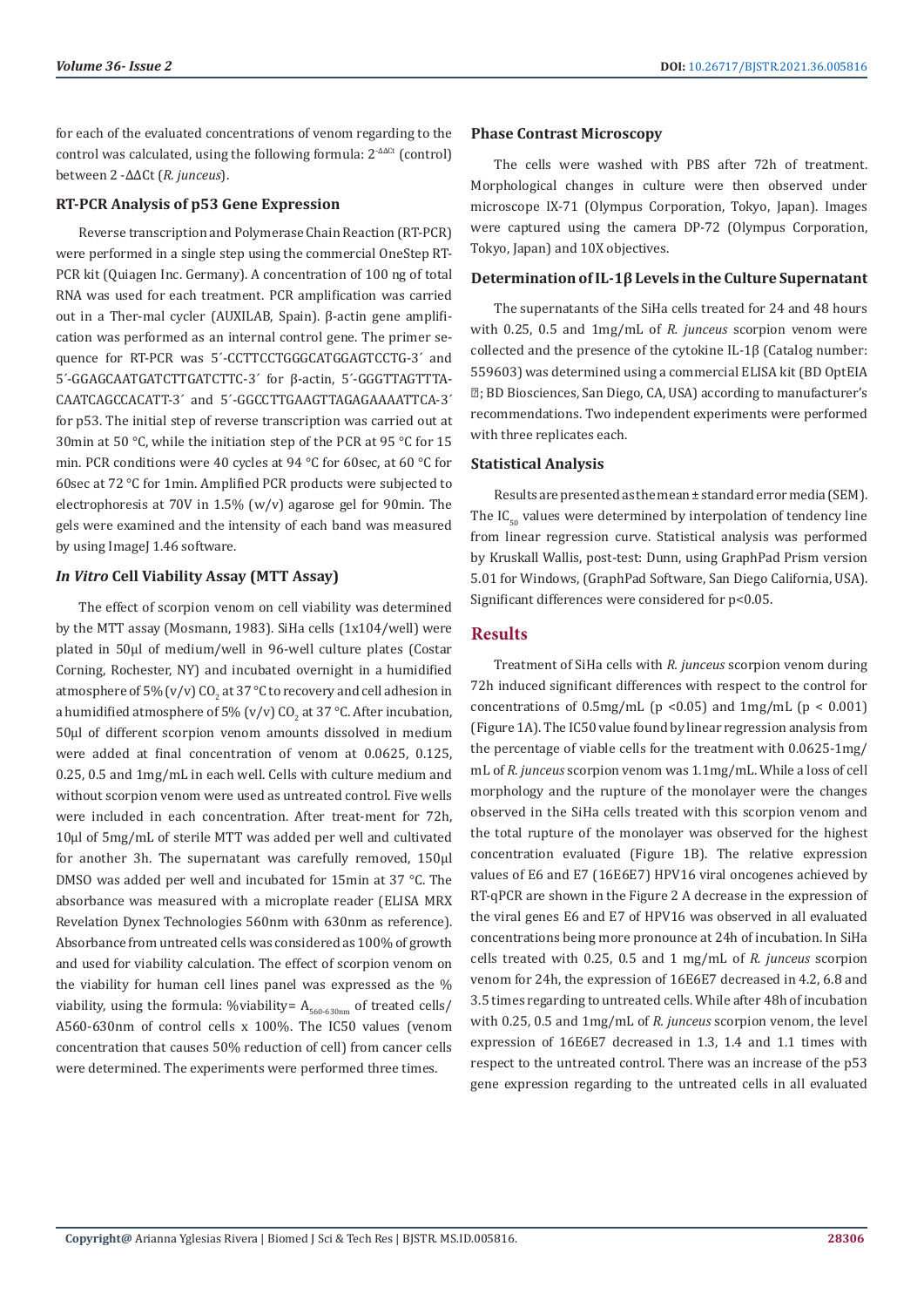concentrations of *R. junceus* scorpion venom (Figure 3). SiHa cells treated with 0.25, 0.5 and 1mg/mL of *R. junceus* scorpion venom at 24h, increased the expression levels of p53 in 8.1, 14.6 and 6.3 times, respectively, with respect to the untreated cells (Figure 3A). After 48h of incubation with the same concentration of this venom, the expression levels of p53 was increased in 10.5, 16.4 and 6.9

times, respectively, with respect to the untreated control (Figure 3B). There was a tendency to increase IL-1β production by the SiHa cells treated with *R. junceus* scorpion venom was shown (Figure 4). Statistically significant differences were only observed between the untreated cells and the treated with 0.5 and 1mg/mL of *R. junceus* scorpion venom after 48 h of incubation ( $p < 0.05$ ).



**Figure 1:** Effect of *Rhopalurus junceus* scorpion venom on the SiHa cells.

A. Viability of SiHa cells treated with 0.0625-1mg/mL of *R. junceus* scorpion venom for 72h.

B. Morphology of SiHa cells untreated and treated with 0.5mg/mL and 1mg/mL of *R. junceus* scorpion venom. Values represent the mean ± SEM achieved from three independent experiments. Significant differences \*\*p<0.01, \*\*\*p<0.001.



**Figure 2:** Effect of *R. junceus* scorpion venom on the expression of E6 and E7 oncogenes in SiHa cancer cell line.

**Note:** Relative expression values of E6 and E7 HPV16 viral oncogenes normalized with the β-globin gene in treated cells with 0.25, 0.5 and 1mg/mL of *R. junceus* (R. j) scorpion venom and untreated cells during 24 and 48 hours. The values over the bar represent the reduction times of the relative expression of 16E6E7 of cells treated with *R. junceus* scorpion venom regarding to the control.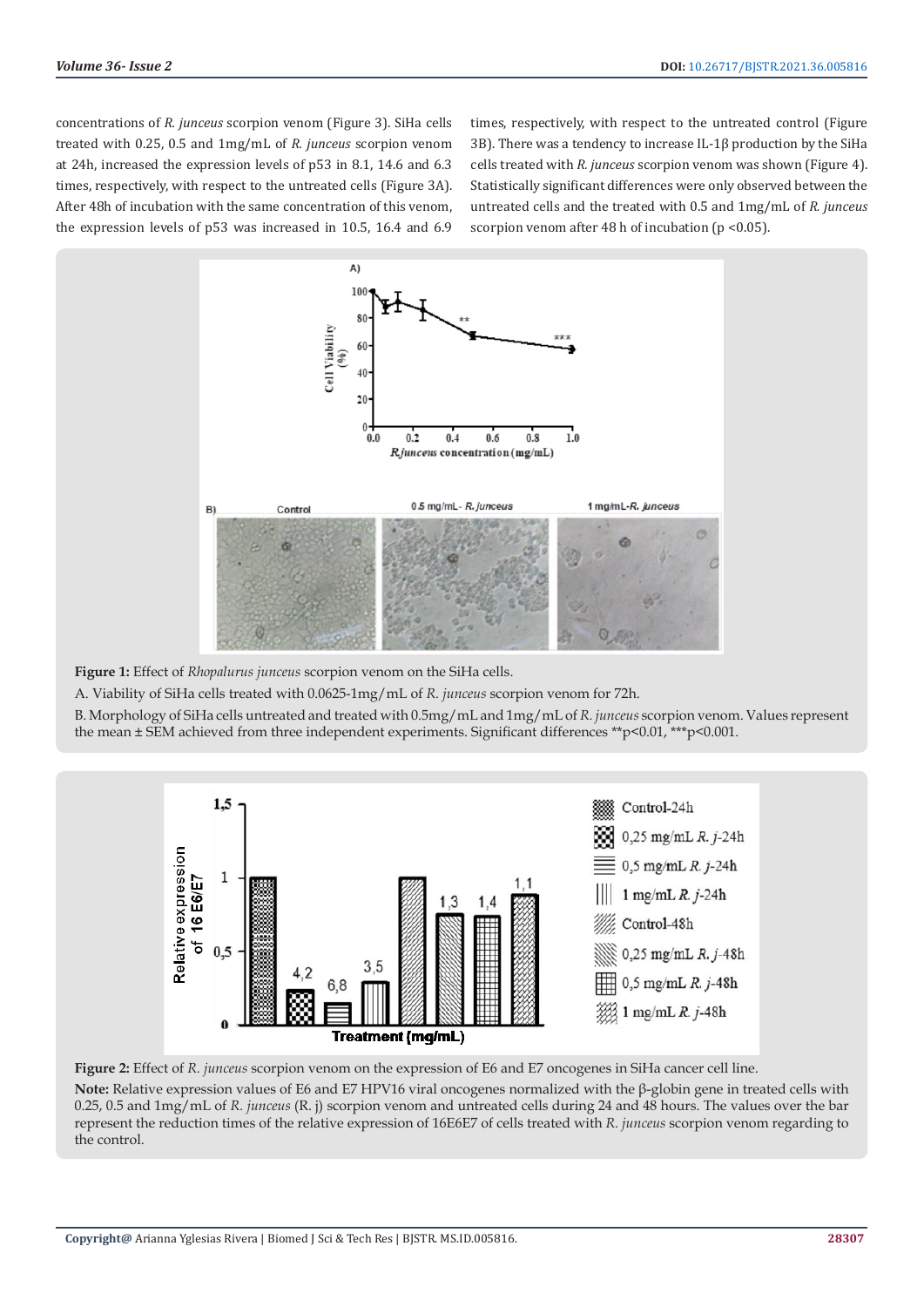

**Figure 3:** Effect of *R. junceus* scorpion venom in the expression of the p53 gene in SiHa tumor cell line.

**Note:** Relative signal intensities of p53 mRNAs expression levels were compared with β-actin at 24h (A) and 48h (B). The β-actin gene was used as a constitutive expression control. The values over the bar represent the times of reduction the relative expression of p53 of cells treated with *R. junceus* scorpion venom respect to the control. The intensity of the bands was measured using the free software ImageJ version 1.46.



**Figure 4:** Levels of IL-1β in supernatant of SiHa treated with *R. junceus* scorpion venom. **Note:** The mean ± standard deviation of the IL-1β concentration present in supernatant of SiHa treated with 0.25, 0.5 and 1 mg/mL of *R. junceus* scorpion venom for 24h (A) and 48h (B). Control represents cells treated with culture medium. Significant differences \*p<0.05.

# **Discussion**

In women, cervical-uterine cancer is the second most frequent in underdeveloped countries, while worldwide it is the fourth in incidence and mortality [5]. This incidence is highly linked to persistent infections with HPV16 [6]. Preclinical studies have demonstrated the antitumoral effect of scorpion venoms [16] and their antiviral potentialities [17]. *R. junceus* scorpion venom decreases the viability of epithelial tumor cells such as cervical cancer cell line positive for HPV16 [13]. However, it is unknown whether the antitumoral effect of *R. junceus* scorpion venom is related to the modulation of the expression of viral oncogenes E6 and E7 and the antiviral cytokine IL-1β. The loss viability of SiHa cell line induced by *R. junceus* scorpion venom and the IC50 value agree with previous studies where this venom was evaluated in

human tumor cell line panel [13]. Also, natural products how the crude venom of *Tityus serrulatus* scorpion venom demonstrated a concentration dependent cytotoxic effect in SiHa and HeLa cervix cancer cells [18]. However, there are scorpion venoms that do not exert antiproliferative effect on the cervical cancer tumor lines. For example, the crude venom of the *Centruroides limpidus limpidus (C. limpidus*) scorpion does not affect the growth of HeLa cells (Contreras-Ortiz et al., 2013) [19], which showed 100% cell viability after exposure to a dose range *C. limpidus* scorpion venom (0.5-4mg/mL) higher than the evaluated range in this study.

The reduction of the viability in SiHa cells induced from *R. junceus* scorpion venom is associated with the appearance of morphological changes in this cell line. The results show that the highest concentration of this venom causes the loss of cell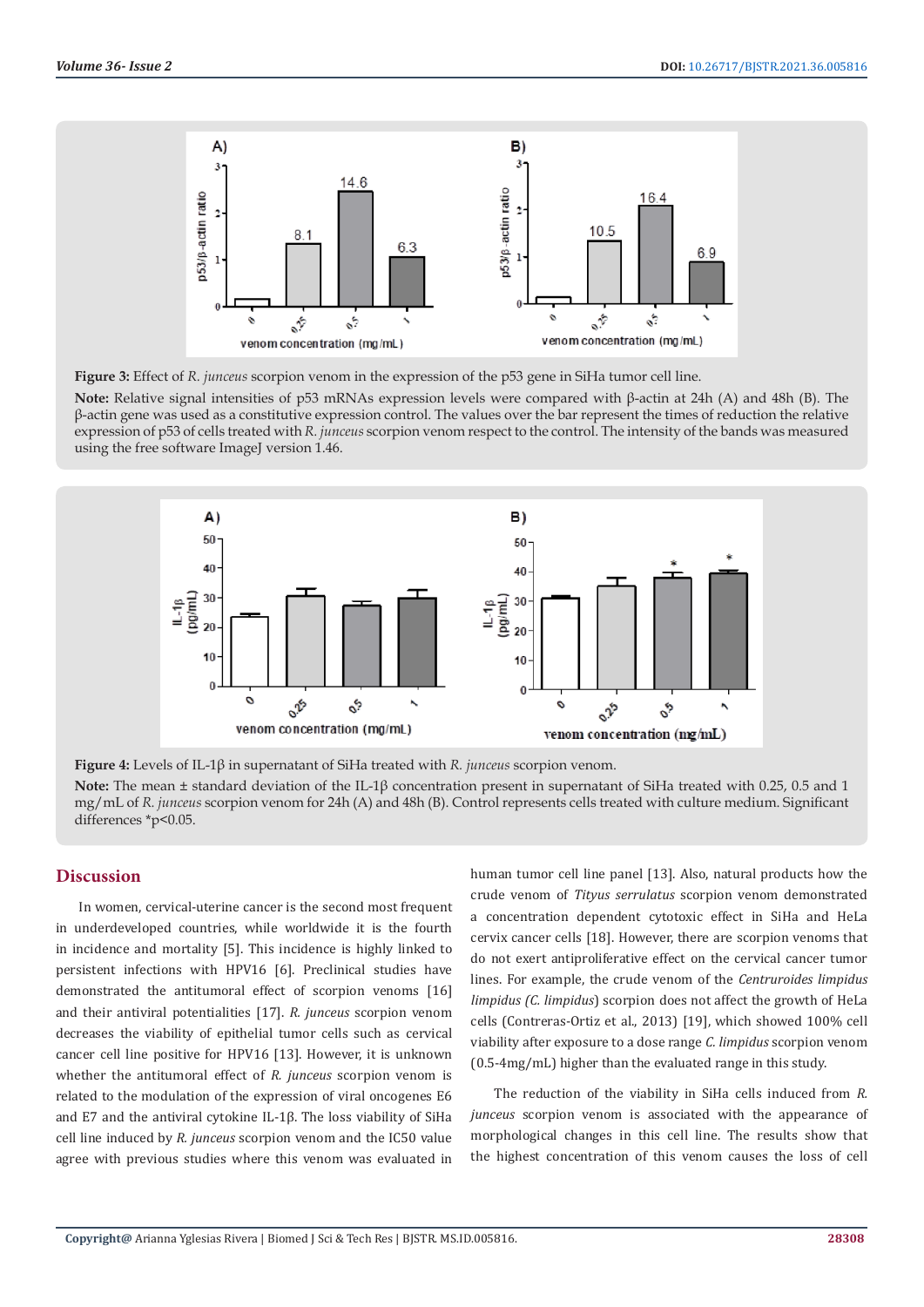morphology and a total rupture of the monolayer with respect to untreated cells. These morphological changes agree with previous results reported for this scorpion venom in tumor cells HeLa [13] and MDAMB231 [14]. Furthermore, a similar morphological change is induced by Tityus serrulatus scorpion venom in SiHa and HeLa cells [18]. Currently, this is the first study that demonstrates the influence of *R. junceus* scorpion venom in the reduction of E6 and E7 viral genes of HPV16 on the SiHa cells. Previously, it was showed that E6 and E7 oncoproteins are expressed jointly in the course of HPV infection with oncologic high risk (HPV-HR) and in the subsequent development of cancer [20]. Our results agree with another research based in natural products, such as the curcumin which is able to inhibit the expression of E6 and E7 viral oncogenes evidenced by RT-PCR and Western Blotting (Divya et al., 2006) . Also, the witaferin A decreases the expression of E6 oncoprotein in cervical-uterine tumor cells CaSki positive for HPV16 and HPV18 [21]. Similarly, it has been corroborated that aloe-emodin decreases the expression of E6 and E7 proteins related in tumor cells positive for HPV18 (HeLa) and HPV16 (SiHa), respectively (Gao et al., 2019). However, it is necessary to deep in studies about action mechanism of *R. junceus* scorpion venom in human cervical-uterine cancer cells positive and negative for HPV. The E6 viral oncoprotein of HPV16 promotes the degradation of the tumor suppressor gene p53, which prevents the induction of cell cycle arrest and apoptosis of cervicaluterine tumor cells [8]. *R. junceus* scorpion venom increased the expression levels of the pro-apoptotic gene p53 in SiHa cells. Previously, our group of work had been reported that this venom induces apoptosis in [13] and in MDA-MB-231 [14] tumor cells. Treatment with this scorpion venom causes an overexpression of the pro-apoptotic genes p53, bax, noxa, puma, caspase 3 and p21; as well as in a decrease in the expression of the anti-apoptotic genes bcl-2 and bcl-xL in HeLa [13] and MDAMB231 [14]. While aloeemodin promotes apoptosis dependent of p53 in HeLa and SiHa cells [22]. A better understanding of p53-mediated apoptosis is essential, based in the use of scorpion venom, as it is promising for potential clinical applications. Also, it is necessary to elucidate the possible promotion of other p53 independent apoptotic cell death mechanisms induced by *R. junceus* scorpion venom in cervicaluterine cancer cell lines positive for HPV16.

An interesting result in this study was the increase of IL-1β in SiHa cells treated with *R. junceus* scorpion venom, which was statistically significant at concentrations of 0.5 and 1mg/mL of this venom after 48h of incubation. Previous study showed that 16E6E7 block IL-1β production in HPV16 infected keratinocytes and in cervical cancer derived cells lines [8]. The E6 oncoprotein forms a complex with ubiquitin ligase E6-AP and the tumor suppressor p53, leading to degradation of pro-IL-1β and impaired the IL-1β production [3]. Therefore, the inhibition of IRF6 by E6 is a strategy escape used by HPV16 to block the production of IL-1β. The fight between oncoviral persistence and host immunity is focused in the regulation of IL-1β [8]. For that reason, the increase of IL-1β suggests its antiviral potentialities against HPV16 as a consequence of the exposure of SiHa cells to the *R. junceus* scorpion venom [22].

# **Conclusion**

*Rhopalurus junceus* scorpion venom induces loss viability and induces morphological changes on SiHa cervical cancer cell line positive for HPV16. Also, treatment of SiHa with *Rhopalurus junceus* scorpion venom decreases the expression of E6 and E7 oncogenes of HPV16, increases the expression of the pro-apoptotic gene p53 and the levels of the cytokine IL-1β in the culture supernatant. For that reason, it can be explored as a possible therapeutic agent for the prevention and treatment of cervical cancers and other types of cancer related to HPV16.

# **Conflict of Interest**

The authors declare no conflict of interest.

# **Acknowledgment**

The authors are grateful to colleagues from Virology Department Technical, especially to Celeste Ramírez Cardentey, Odalys Valdés Ramírez, Rosmery Roque Arrieta and Guelsys González Báez, as well as scientific Support Department of Tropical Medicine Institute "Pedro Kourí" in their support to maintain cell culture. Besides, authors want to acknowledge particularly the assistance of the personnel from the scorpion Bioterium especially to personal of scorpion bioterium facilities LABIOFAM-Isla de la Juventud.

#### **Funding**

Authors confirm that this research did not receive any specific grant from funding agencies in the public, commercial, or not-forprofit sectors.

### **References**

- 1. [Gómez BP, Y Aragonés N \(2016\) Epidemiología del Virus del Papiloma](https://dialnet.unirioja.es/servlet/articulo?codigo=5790452) [Humano y el cáncer de cabeza y cuello. Revisiones en cáncer 30\(4\): 1-2.](https://dialnet.unirioja.es/servlet/articulo?codigo=5790452)
- 2. [Karim R, Meyers C, Backendorf C, Kristina Ludigs, Rienk Offringa, et al.](https://journals.plos.org/plosone/article?id=10.1371/journal.pone.0017848) [\(2011\) Human papillomavirus deregulates the response of a cellular](https://journals.plos.org/plosone/article?id=10.1371/journal.pone.0017848) [network comprising of chemotactic and proinflammatory genes. Plos](https://journals.plos.org/plosone/article?id=10.1371/journal.pone.0017848) [One 6 \(3\): 1-12.](https://journals.plos.org/plosone/article?id=10.1371/journal.pone.0017848)
- 3. [Niebler M, Qian X, Höfler D, Vlada Kogosov, Jittranan Kaewprag, et al.](https://pubmed.ncbi.nlm.nih.gov/23935506/) [\(2013\) Post-translational control of IL-1β via the human papillomavirus](https://pubmed.ncbi.nlm.nih.gov/23935506/) [type 16 E6 oncoprotein: a novel mechanism of innate immune escape](https://pubmed.ncbi.nlm.nih.gov/23935506/) [mediated by the E3-ubiquitin ligase E6-AP and p53. Plos Pathog 9 \(8\):](https://pubmed.ncbi.nlm.nih.gov/23935506/) [1-16.](https://pubmed.ncbi.nlm.nih.gov/23935506/)
- 4. [Pimienta Rodríguez ET, Marrero Domínguez K, Y Fando Calzada R \(2017\)](https://www.redalyc.org/pdf/1812/181250961003.pdf) [Candidatos vacunales profilácticos de segunda y tercera generació](https://www.redalyc.org/pdf/1812/181250961003.pdf)n [contra el Virus del Papiloma Humano. Revista CENIC Ciencias Biológicas](https://www.redalyc.org/pdf/1812/181250961003.pdf) [48\(2\): 21-32.](https://www.redalyc.org/pdf/1812/181250961003.pdf)
- 5. [Arbyn M, Weiderpass E, Bruni L, De Sanjosé S, Saraiya M, et al. \(2020\)](https://www.ncbi.nlm.nih.gov/pmc/articles/PMC7025157/) [Estimaciones de incidencia y mortalidad de cáncer cervical en 2018: un](https://www.ncbi.nlm.nih.gov/pmc/articles/PMC7025157/) [análisis mundial. The Lancet Global Health 8\(2\): E191-E203.](https://www.ncbi.nlm.nih.gov/pmc/articles/PMC7025157/)